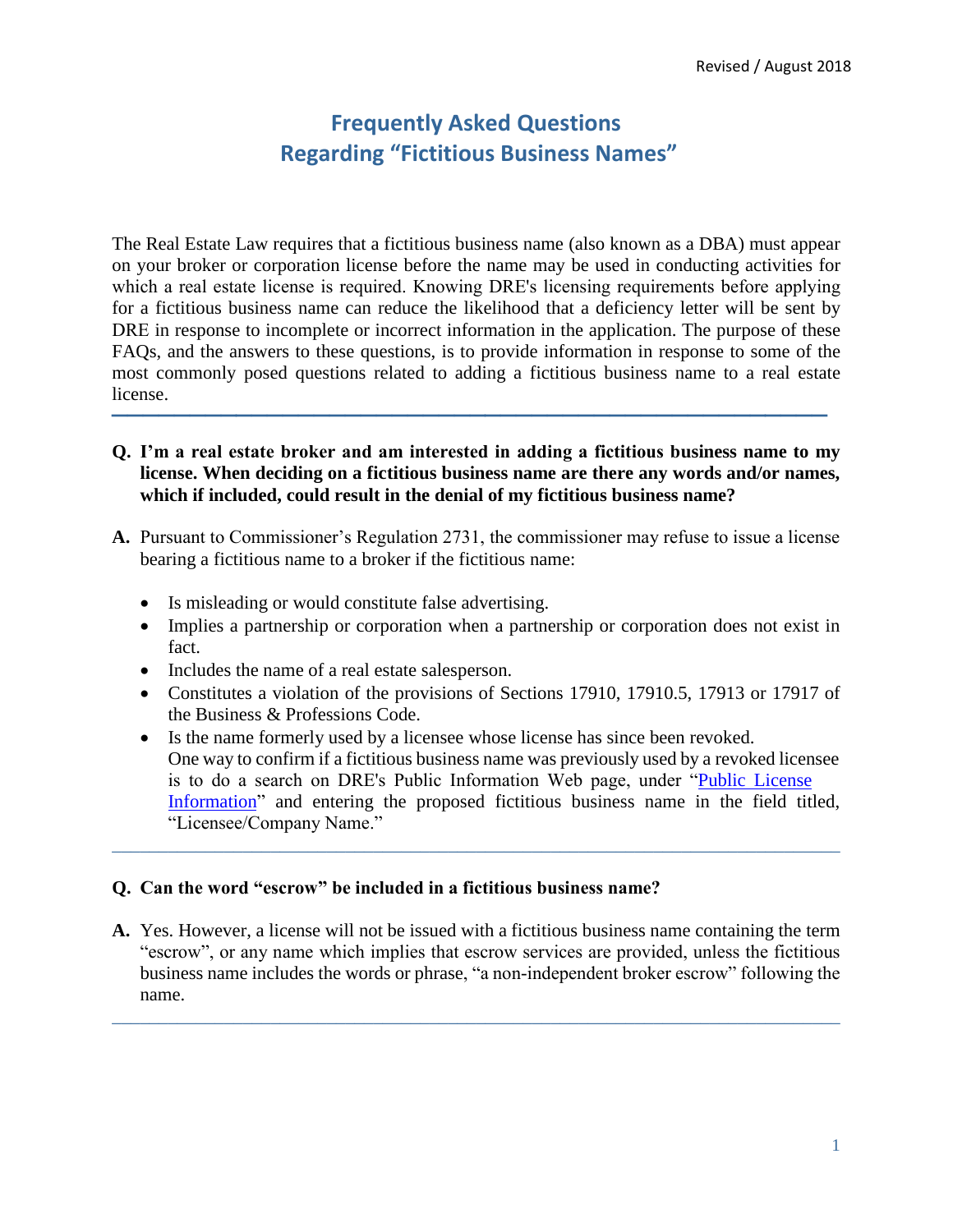### **Q. Now that I have decided on a fictitious business name what is the next step before I can have it added to my real estate broker or corporation license?**

 **A**. After choosing your fictitious business name, the next step is filing the name at the appropriate County Recorder's Office. Fictitious business name statements **must** be filed in the county where the broker's or corporation's main office is located, and **must** include information that business is being conducted at the broker's or corporation's main office location exactly as it appears on DRE records. This, of course, does not preclude a broker or corporation from subsequently filing the fictitious business name statement in other counties from which it will be used.

\_\_\_\_\_\_\_\_\_\_\_\_\_\_\_\_\_\_\_\_\_\_\_\_\_\_\_\_\_\_\_\_\_\_\_\_\_\_\_\_\_\_\_\_\_\_\_\_\_\_\_\_\_\_\_\_\_\_\_\_\_\_\_\_\_\_\_\_\_\_\_\_\_\_\_\_\_\_

#### **Q. Are there any other DRE requirements I should be aware of when filing my fictitious business name statement with a County Recorder's Office?**

 **A.** Yes. If a fictitious business name is being added to a broker's license, the fictitious business name statement should reflect that business is being conducted by an "individual," and if it is conducted by a "corporation." Furthermore, the registered owner, as listed on the fictitious business name statement, must identify either the broker or corporation, depending on which being added to a corporation's license, the statement should reflect that such business is being type of real estate license the fictitious business name is being added to.

#### **Q. After filing the appropriate paperwork with the County Recorder's Office, what is the next step required prior to adding the fictitious business name to my real estate license?**

\_\_\_\_\_\_\_\_\_\_\_\_\_\_\_\_\_\_\_\_\_\_\_\_\_\_\_\_\_\_\_\_\_\_\_\_\_\_\_\_\_\_\_\_\_\_\_\_\_\_\_\_\_\_\_\_\_\_\_\_\_\_\_\_\_\_\_\_\_\_\_\_\_\_\_\_\_\_

 **A.** After filing a fictitious business name statement with the County Recorder's Office, the next Corporation Change Application (RE 204A) depending upon which license type to which the step is to fully complete and submit either the Broker Change Application (RE 204) or fictitious business name is being added.

\_\_\_\_\_\_\_\_\_\_\_\_\_\_\_\_\_\_\_\_\_\_\_\_\_\_\_\_\_\_\_\_\_\_\_\_\_\_\_\_\_\_\_\_\_\_\_\_\_\_\_\_\_\_\_\_\_\_\_\_\_\_\_\_\_\_\_\_\_\_\_\_\_\_\_\_\_\_

### **Q. Are there any other DRE requirements I should be aware of before mailing in the appropriate forms to have a fictitious business name added to my license?**

 **A.** Yes. Other things to check before submitting your application for a fictitious business name to DRE is making sure your DRE application includes original signatures, as well as the first and any subsequent pages of the fictitious business name statement must include a "filed" stamp from the appropriate county recorder's office, and the fictitious business name statement cannot be more than 5 years old.

\_\_\_\_\_\_\_\_\_\_\_\_\_\_\_\_\_\_\_\_\_\_\_\_\_\_\_\_\_\_\_\_\_\_\_\_\_\_\_\_\_\_\_\_\_\_\_\_\_\_\_\_\_\_\_\_\_\_\_\_\_\_\_\_\_\_\_\_\_\_\_\_\_\_\_\_\_\_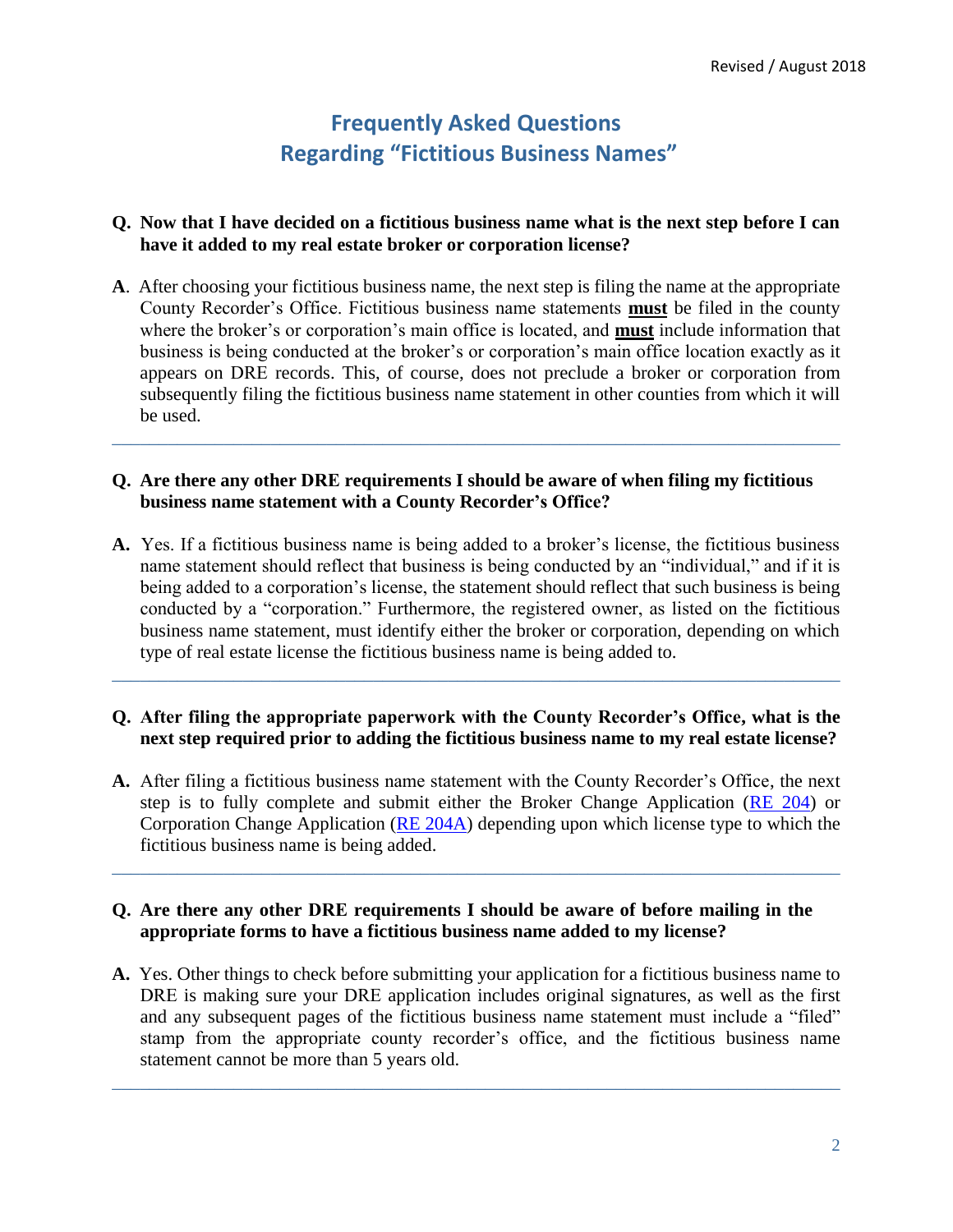- **Q. I have recently been made aware that salespersons can now own fictitious business names. Is a "salesperson" owned fictitious business name added to a salesperson's license?**
- **A.** In January 2015, Assembly Bill 2018 (Bocanegra) was implemented to allow for salesperson owned fictitious business names (see B&P Code Section 10159.5). However, this statute does **not** provide for the issuance of fictitious business names by DRE to salespersons. If approved by DRE, the salesperson owned fictitious business name would be added to the salesperson's employing broker's or corporation's license.

#### **Q. Are the licensing requirements different when adding a "salesperson" owned fictitious business name rather than a standard fictitious business name to a broker or corporation license?**

\_\_\_\_\_\_\_\_\_\_\_\_\_\_\_\_\_\_\_\_\_\_\_\_\_\_\_\_\_\_\_\_\_\_\_\_\_\_\_\_\_\_\_\_\_\_\_\_\_\_\_\_\_\_\_\_\_\_\_\_\_\_\_\_\_\_\_\_\_\_\_\_\_\_\_\_\_\_

 names, with a couple of exceptions. When filing a "salesperson" owned fictitious business as a registered owner as well. A salesperson attempting to add a "salesperson" owned fictitious business name to either their employing broker's or corporation's license should use the form Add/Cancel Salesperson Owned Fictitious Business Name (RE 247**)**, which must be signed by **A.** All of the requirements described above also apply to "salesperson" owned fictitious business name with the county, the fictitious business name statement must identify the salesperson as the registered owner and that business is being conducted by an individual. This does not preclude, however, the salesperson from also including their employing broker or corporation both the salesperson and employing broker/broker officer.

### **Q. Is a "team name", as defined in the Real Estate Law, considered a fictitious business name?**

\_\_\_\_\_\_\_\_\_\_\_\_\_\_\_\_\_\_\_\_\_\_\_\_\_\_\_\_\_\_\_\_\_\_\_\_\_\_\_\_\_\_\_\_\_\_\_\_\_\_\_\_\_\_\_\_\_\_\_\_\_\_\_\_\_\_\_\_\_\_\_\_\_\_\_\_\_\_

**A.** No. Pursuant to Business Professions Code section 10159.7(a)(5), the use of a "team name" is not considered a fictitious business name. Therefore, no paperwork needs to be submitted to the Department to use a team name. However, when using a "team name" licensees must ensure compliance with the advertising requirements set forth in Business & Profession Code section 10159.6.

\_\_\_\_\_\_\_\_\_\_\_\_\_\_\_\_\_\_\_\_\_\_\_\_\_\_\_\_\_\_\_\_\_\_\_\_\_\_\_\_\_\_\_\_\_\_\_\_\_\_\_\_\_\_\_\_\_\_\_\_\_\_\_\_\_\_\_\_\_\_\_\_\_\_\_\_\_\_

### **Q. I have read the information above and still have questions about adding a fictitious business name to my broker or corporation license. Are there any other resources available that may be able to provide additional assistance?**

 **A.** Yes. If you still have questions about adding a fictitious business name to your license you are encouraged to review the Fictitious Business Name Information (RE 282) document, which